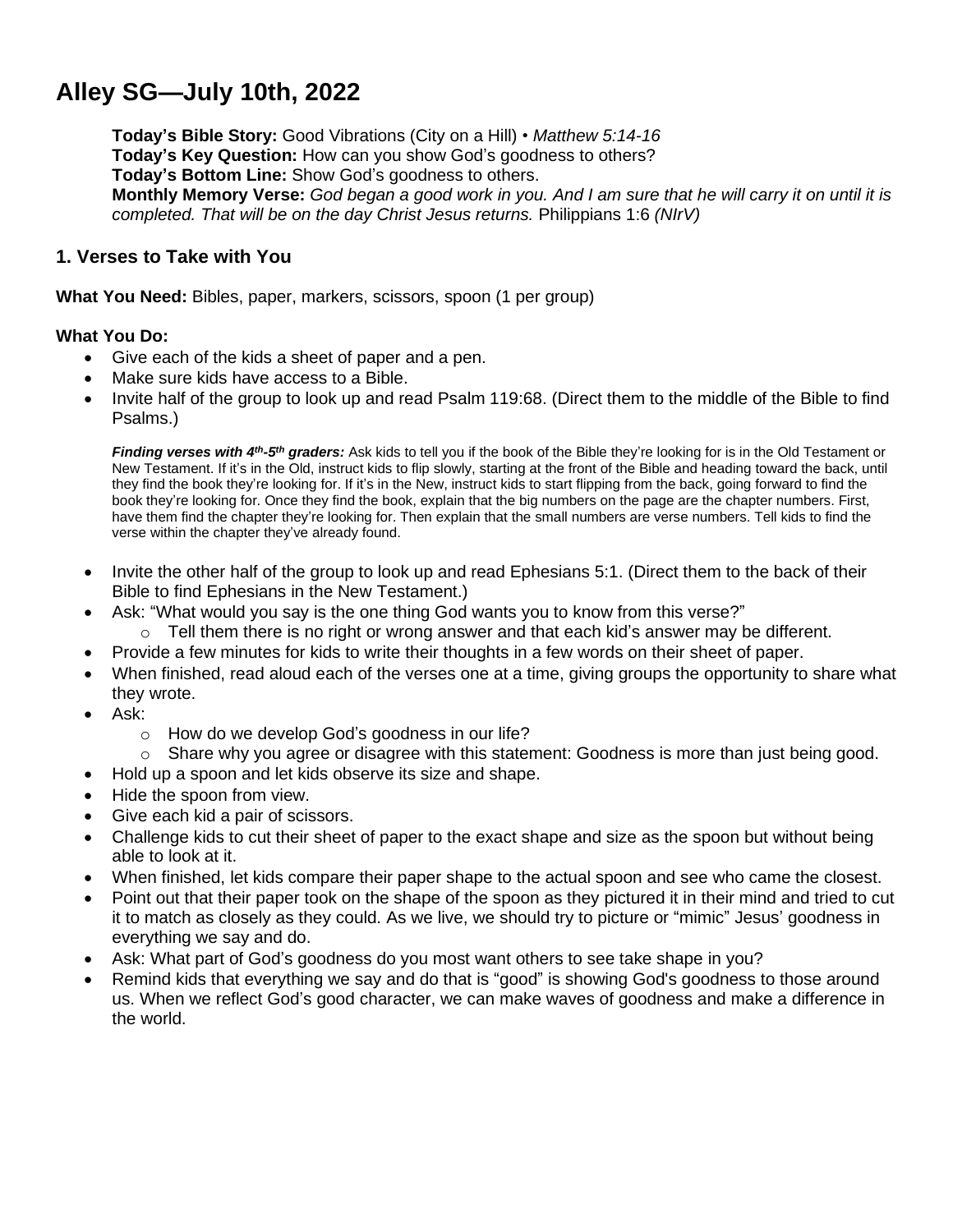## **2. Bible Story Extension**

#### **What You Need:** Bible, beach ball (1 per group), props box (1 per group)

#### **What You Do:**

- Sit in a circle.
- Invite a volunteer to read Matthew 5:14-16 to the group.

*Finding verses with 4<sup>th</sup>-5<sup>th</sup> graders:* Ask kids to tell you if the book of the Bible they're looking for is in the Old Testament or New Testament. If it's in the Old, instruct kids to flip slowly, starting at the front of the Bible and heading toward the back, until they find the book they're looking for. If it's in the New, instruct kids to start flipping from the back, going forward to find the book they're looking for. Once they find the book, explain that the big numbers on the page are the chapter numbers. First, have them find the chapter they're looking for. Then explain that the small numbers are verse numbers. Tell kids to find the verse within the chapter they've already found.

- Clarify that God, of course, wants us to BE good and DO good—it's a reflection of who God is. But the *reason* or *motivation* for why we do it is our love for God and so that we can show God to others, too.
- Ask:
	- o What does it look like for a kid your age to be a light shining for Jesus?
	- o How do we "hide" our light? *(When we don't act like Jesus; when we don't take the chance to share with others that we follow Him)*
	- o When is it easier for us to hide our light rather than shine? *(Sometimes it's easier to do the wrong thing and just along with the crowd)*
- Invite kids to choose a random prop from the box, but don't tell them what it's for just yet.
- Ask kids to take their prop and scatter around your area so that they are a few feet away from one another.
- Explain that they will use their prop to carry the beach ball across the room to another kid. The only thing they can use is their prop—they can't directly touch the beach ball with their hands, but they can use their prop in any way they choose to carry the ball to another kid.
- Hand the beach ball to one of the kids and begin the exchange.
- After each kid has had a turn moving the beach ball, come back together for a brief discussion.
- Remind kids that through the power of God's Spirit, they can spread the light of God's goodness where they are right now and anywhere they go. They can be a "vessel" that carries God's goodness to others. And, like a wave, their actions can reach one person after another to show them what God is like.
	- $\circ$  Each of the props was able to carry the beach ball, but what made some props better than others?
	- $\circ$  Anyone who follows Jesus can (and SHOULD) be like a prop that carries God's goodness to others. What makes someone able to carry God's goodness well? *(Tapping into the power of the Spirit through prayer, reading your Bible, and talking with others who follow Jesus; doing your best to do what Jesus would do in every situation)*
	- o What are some ways you can "shine your light" brighter to the people around you?
- Close by encouraging kids to continue learning who Jesus is and how we can be more and more like Him.

## **3. Take a Snapshot**

#### **What You Need:** Index cards, pens

## **What You Do:**

- Give each of the kids a pen and index card.
	- Assign kids a random word such as one from the list below.
		- o Sunshine o Phone o Gift o Beach
		- o Watermelon o Puppy
		- o People

o Huge

- o All
- 
- o Joy